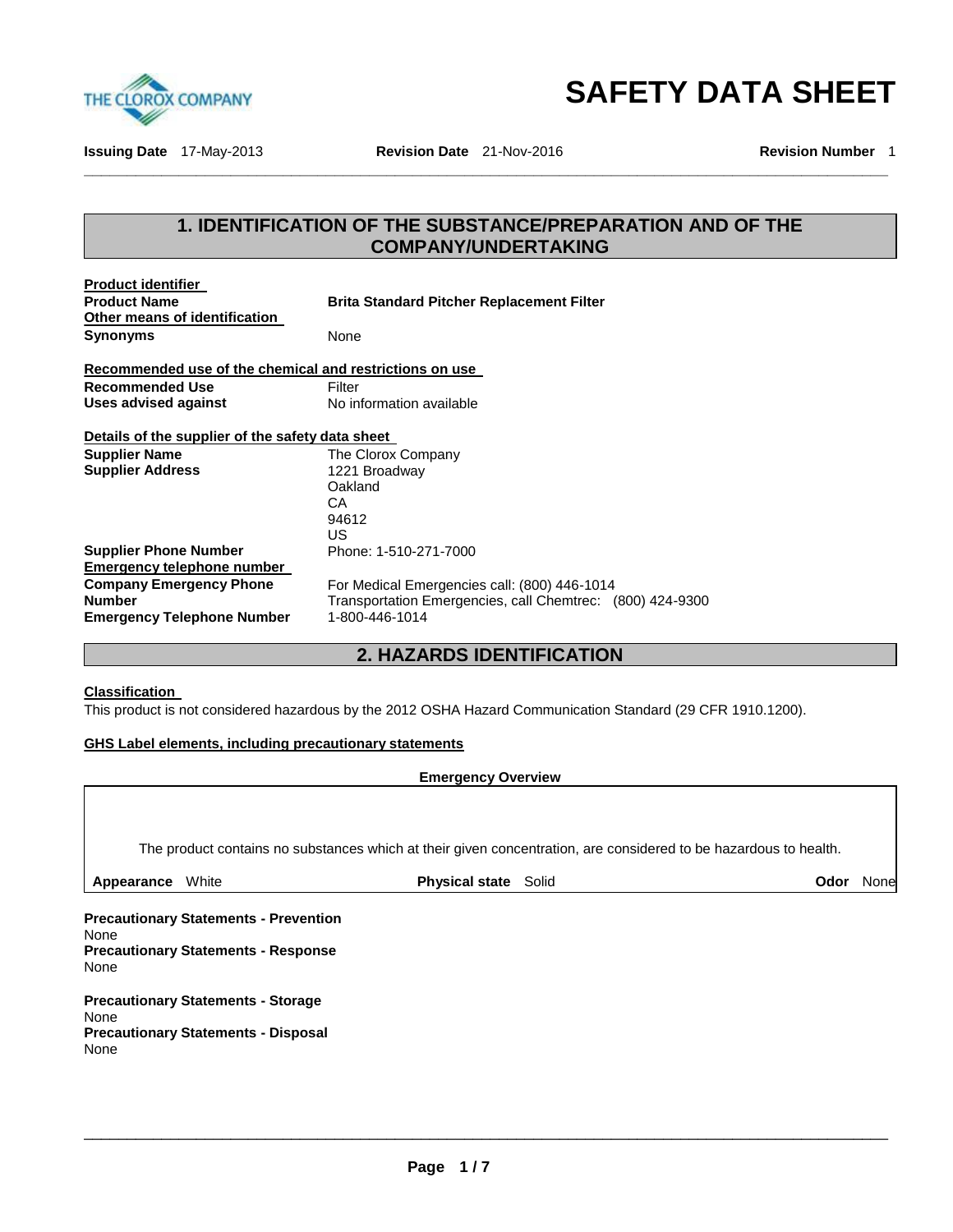#### **Hazards not otherwise classified (HNOC)**

Not applicable **Unknown Toxicity** 100 % of the mixture consists of ingredient(s) of unknown toxicity **Other information**

No information available **Interactions with Other Chemicals** No information available.

## **3. COMPOSITION/INFORMATION ON INGREDIENTS**

\_\_\_\_\_\_\_\_\_\_\_\_\_\_\_\_\_\_\_\_\_\_\_\_\_\_\_\_\_\_\_\_\_\_\_\_\_\_\_\_\_\_\_\_\_\_\_\_\_\_\_\_\_\_\_\_\_\_\_\_\_\_\_\_\_\_\_\_\_\_\_\_\_\_\_\_\_\_\_\_\_\_\_\_\_\_\_\_\_\_\_\_\_

The product contains no substances which at their given concentration, are considered to be hazardous to health.

## **4. FIRST AID MEASURES**

**First aid measures**

| <b>General Advice</b><br>Eye contact                        | Show this safety data sheet to the doctor in attendance.<br>IF IN EYES: Rinse cautiously with water for several minutes. Remove contact lenses, if<br>present and easy to do. Continue rinsing. Immediately call a POISON CENTER or doctor. |
|-------------------------------------------------------------|---------------------------------------------------------------------------------------------------------------------------------------------------------------------------------------------------------------------------------------------|
| <b>Skin contact</b>                                         | Wash off immediately with plenty of water.                                                                                                                                                                                                  |
| <b>Inhalation</b>                                           | Remove to fresh air. If breathing is difficult, (trained personnel should) give oxygen.                                                                                                                                                     |
| <b>Ingestion</b>                                            | Drink plenty of water. Call a physician or Poison Control Center immediately.                                                                                                                                                               |
| Most important symptoms and effects, both acute and delayed |                                                                                                                                                                                                                                             |
| <b>Most Important Symptoms and</b><br><b>Effects</b>        | May cause redness and tearing of the eyes.                                                                                                                                                                                                  |

**Indication of any immediate medical attention and special treatment needed**

**Notes to Physician**  Treat symptomatically.

# **5. FIRE-FIGHTING MEASURES**

**Suitable Extinguishing Media** Use extinguishing measures that are appropriate to local circumstances and the surrounding environment. **Unsuitable extinguishing media** CAUTION: Use of water spray when fighting fire may be inefficient. **Specific hazards arising from the chemical** No information available. **Hazardous Combustion Products** Carbon oxides. **Explosion Data Sensitivity to Mechanical Impact** No. **Sensitivity to Static Discharge Mo. Protective equipment and precautions for firefighters** As in any fire, wear self-contained breathing apparatus pressure-demand, MSHA/NIOSH (approved or equivalent) and full

protective gear.

## **6. ACCIDENTAL RELEASE MEASURES**

\_\_\_\_\_\_\_\_\_\_\_\_\_\_\_\_\_\_\_\_\_\_\_\_\_\_\_\_\_\_\_\_\_\_\_\_\_\_\_\_\_\_\_\_\_\_\_\_\_\_\_\_\_\_\_\_\_\_\_\_\_\_\_\_\_\_\_\_\_\_\_\_\_\_\_\_\_\_\_\_\_\_\_\_\_\_\_\_\_\_\_\_\_

**Personal precautions, protective equipment and emergency procedures**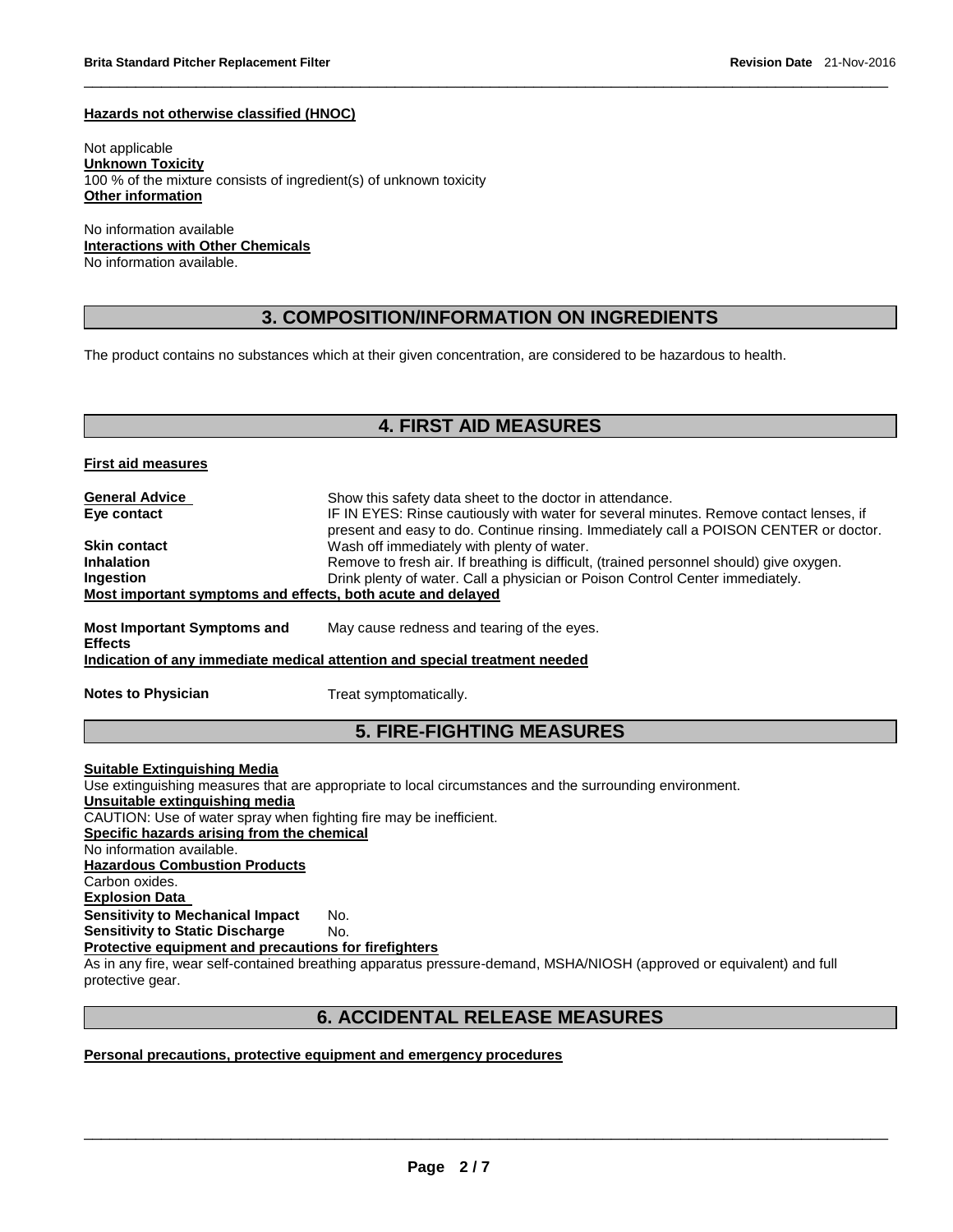| <b>Personal precautions</b><br><b>Other Information</b><br><b>Environmental precautions</b> | None under normal use conditions.<br>Refer to protective measures listed in Sections 7 and 8.                 |
|---------------------------------------------------------------------------------------------|---------------------------------------------------------------------------------------------------------------|
| <b>Environmental precautions</b><br>Methods and material for containment and cleaning up    | See Section 12 for additional Ecological Information.                                                         |
| <b>Methods for containment</b><br>Methods for cleaning up                                   | Prevent further leakage or spillage if safe to do so.<br>Pick up and transfer to properly labeled containers. |

# **7. HANDLING AND STORAGE**

\_\_\_\_\_\_\_\_\_\_\_\_\_\_\_\_\_\_\_\_\_\_\_\_\_\_\_\_\_\_\_\_\_\_\_\_\_\_\_\_\_\_\_\_\_\_\_\_\_\_\_\_\_\_\_\_\_\_\_\_\_\_\_\_\_\_\_\_\_\_\_\_\_\_\_\_\_\_\_\_\_\_\_\_\_\_\_\_\_\_\_\_\_

## **Precautions for safe handling**

| <b>Handling</b>                                              | Handle in accordance with good industrial hygiene and safety practice. Avoid contact with<br>eves. |
|--------------------------------------------------------------|----------------------------------------------------------------------------------------------------|
| Conditions for safe storage, including any incompatibilities |                                                                                                    |
| <b>Storage</b><br>Incompatible products                      | Keep container tightly closed.<br>None known based on information supplied.                        |

## **8. EXPOSURE CONTROLS/PERSONAL PROTECTION**

#### **Control parameters**

| <b>Exposure Guidelines</b>       | This product, as supplied, does not contain any hazardous materials with occupational<br>exposure limits established by the region specific regulatory bodies |
|----------------------------------|---------------------------------------------------------------------------------------------------------------------------------------------------------------|
| Appropriate engineering controls |                                                                                                                                                               |
| <b>Engineering Measures</b>      | Showers<br>Eyewash stations<br><b>Ventilation systems</b>                                                                                                     |
|                                  | Individual protection measures, such as personal protective equipment                                                                                         |
| <b>Eye/face protection</b>       | No special protective equipment required.                                                                                                                     |
| Skin and body protection         | No special protective equipment required.                                                                                                                     |
| <b>Respiratory protection</b>    | No special protective equipment required.                                                                                                                     |
| <b>Hygiene Measures</b>          | Handle in accordance with good industrial hygiene and safety practice.                                                                                        |

# **9. PHYSICAL AND CHEMICAL PROPERTIES**

#### **Physical and Chemical Properties**

| <b>Physical state</b><br>Appearance<br>Color | Solid<br>White<br>White | Odor<br><b>Odor Threshold</b> | None<br>No information available |
|----------------------------------------------|-------------------------|-------------------------------|----------------------------------|
| <b>Property</b>                              | <b>Values</b>           | <b>Remarks</b><br>Method      |                                  |
| рH                                           | No data available       | None known                    |                                  |
| Melting / freezing point                     | No data available       | None known                    |                                  |
| Boiling point / boiling range                | No data available       | None known                    |                                  |
| <b>Flash Point</b>                           | No data available       | None known                    |                                  |
| <b>Evaporation Rate</b>                      | No data available       | None known                    |                                  |
| Flammability (solid, gas)                    | No data available       | None known                    |                                  |
| <b>Flammability Limit in Air</b>             |                         |                               |                                  |
| Upper flammability limit                     | No data available       |                               |                                  |
| Lower flammability limit                     | No data available       |                               |                                  |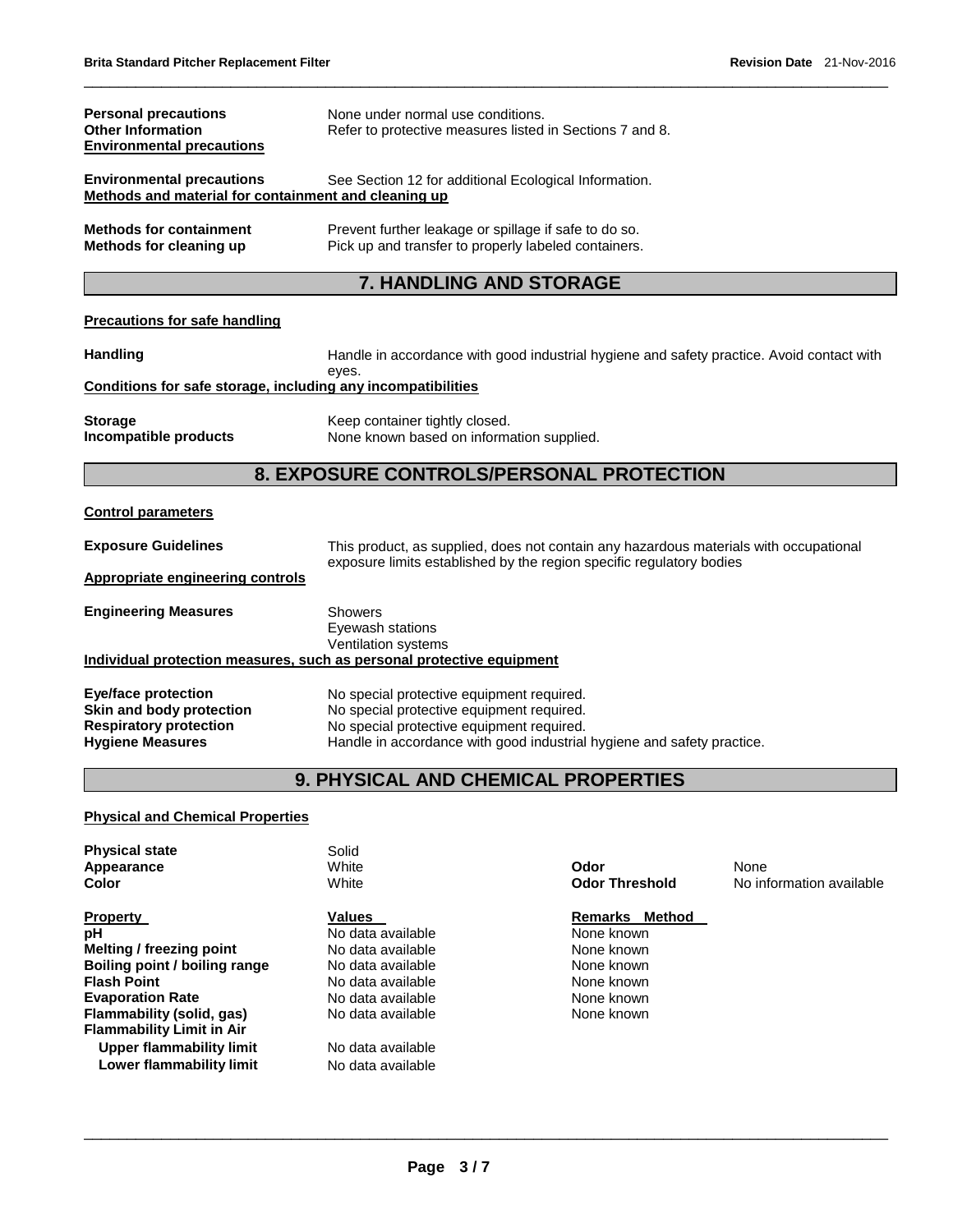| Vapor pressure                                          | No data available | None known |
|---------------------------------------------------------|-------------------|------------|
| Vapor density                                           | No data available | None known |
| <b>Specific Gravity</b>                                 | No data available | None known |
| <b>Water Solubility</b>                                 | <b>Insoluble</b>  | None known |
| Solubility in other solvents                            | No data available | None known |
| Partition coefficient: n-octanol/waterNo data available |                   | None known |
| <b>Autoignition temperature</b>                         | No data available | None known |
| <b>Decomposition temperature</b>                        | No data available | None known |
| <b>Kinematic viscosity</b>                              | No data available | None known |
| <b>Dynamic viscosity</b>                                | No data available | None known |
| <b>Explosive properties</b>                             | No data available |            |
| <b>Oxidizing properties</b>                             | No data available |            |
|                                                         |                   |            |

#### **None known None known None known None known None known None known None known None known None known**

## **Other Information**

| <b>Softening Point</b>            | No data available |
|-----------------------------------|-------------------|
| <b>Particle Size</b>              | No data available |
| <b>Particle Size Distribution</b> | No data available |

# **10. STABILITY AND REACTIVITY**

\_\_\_\_\_\_\_\_\_\_\_\_\_\_\_\_\_\_\_\_\_\_\_\_\_\_\_\_\_\_\_\_\_\_\_\_\_\_\_\_\_\_\_\_\_\_\_\_\_\_\_\_\_\_\_\_\_\_\_\_\_\_\_\_\_\_\_\_\_\_\_\_\_\_\_\_\_\_\_\_\_\_\_\_\_\_\_\_\_\_\_\_\_

#### **Reactivity**

**Chemical stability** Stable under recommended storage conditions. **Possibility of Hazardous Reactions** None under normal processing. **Hazardous Polymerization** No information available. **Conditions to avoid** None known based on information supplied. Strong oxidizing agents. Ozone. Chlorine. **Incompatible materials Hazardous Decomposition Products** None known.

# **11. TOXICOLOGICAL INFORMATION**

## **Information on likely routes of exposure**

| <b>Product Information</b> |                                       |
|----------------------------|---------------------------------------|
| <b>Inhalation</b>          | Not applicable.                       |
| Eye contact                | May cause slight irritation.          |
| <b>Skin contact</b>        | No known hazard in contact with skin. |
| Ingestion                  | No known hazard by swallowing.        |
|                            |                                       |

**Component Information** 

## **Information on toxicological effects**

| <b>Symptoms</b>              | May cause redness and tearing of the eyes.                                                 |
|------------------------------|--------------------------------------------------------------------------------------------|
|                              | Delayed and immediate effects as well as chronic effects from short and long-term exposure |
| <b>Sensitization</b>         | No information available.                                                                  |
| <b>Mutagenic Effects</b>     | No information available.                                                                  |
| Carcinogenicity              | Contains no ingredient listed as a carcinogen.                                             |
| <b>Reproductive toxicity</b> | No information available.                                                                  |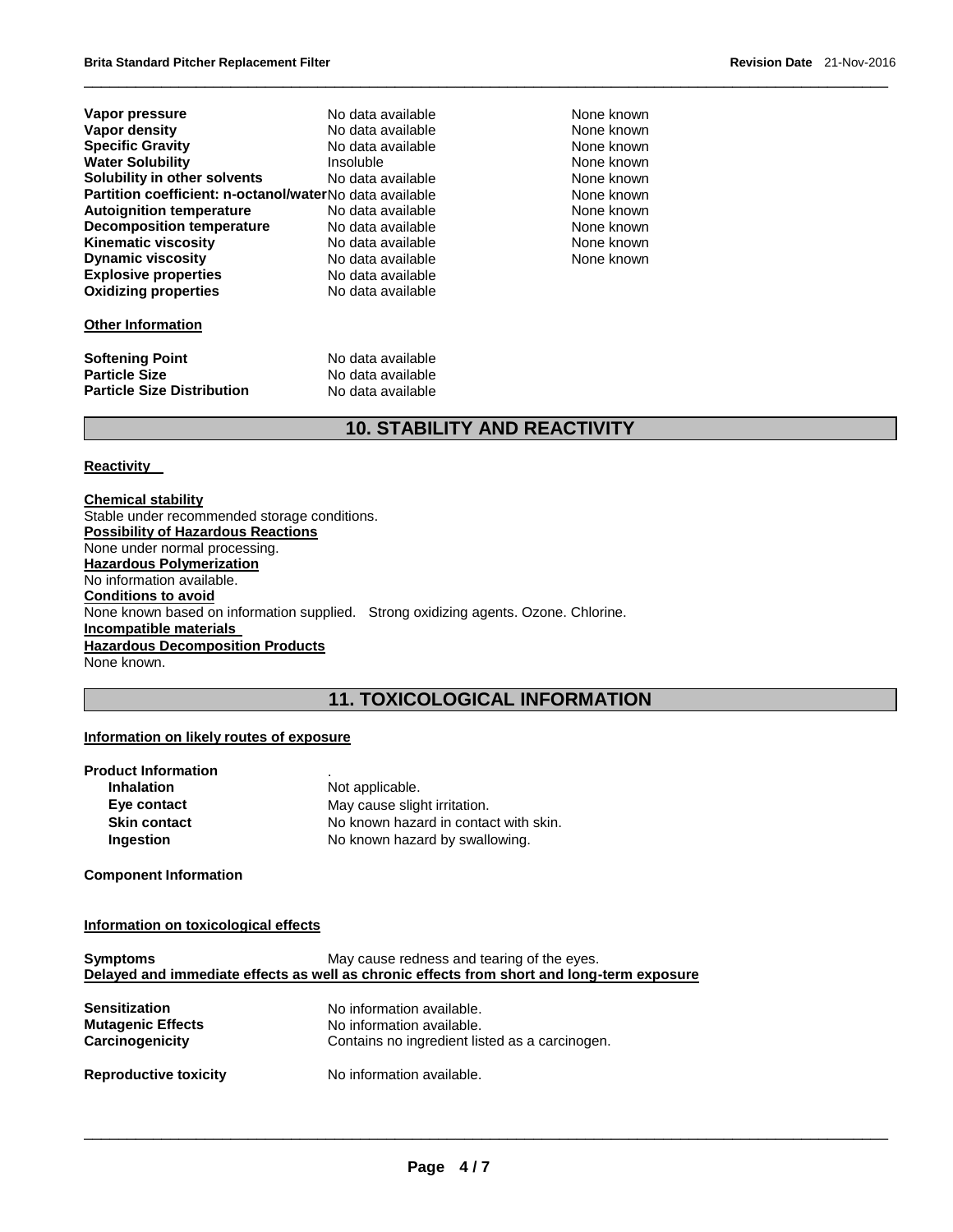**STOT - single exposure** No information available. **STOT - repeated exposure No information available.**<br>**Chronic Toxicity No known effect based of Target Organ Effects** None known. **Aspiration Hazard**  Not applicable.

No known effect based on information supplied.

\_\_\_\_\_\_\_\_\_\_\_\_\_\_\_\_\_\_\_\_\_\_\_\_\_\_\_\_\_\_\_\_\_\_\_\_\_\_\_\_\_\_\_\_\_\_\_\_\_\_\_\_\_\_\_\_\_\_\_\_\_\_\_\_\_\_\_\_\_\_\_\_\_\_\_\_\_\_\_\_\_\_\_\_\_\_\_\_\_\_\_\_\_

#### **Numerical measures of toxicity Product Information**

**The following values are calculated based on chapter 3.1 of the GHS document** Not applicable

# **12. ECOLOGICAL INFORMATION**

## **Ecotoxicity**

None known.

#### **Persistence and Degradability**

No information available. **Bioaccumulation** No information available **Mobility** No information available

#### **Other adverse effects**

No information available.

# **13. DISPOSAL CONSIDERATIONS**

#### **Waste treatment methods**

**Disposal methods** Dispose of in accordance with federal, state and local regulations. **Contaminated Packaging** Do not reuse empty containers. Dispose of in accordance with federal, state and local regulations.

| <b>14. TRANSPORT INFORMATION</b> |                      |  |
|----------------------------------|----------------------|--|
| <b>DOT</b>                       | <b>NOT REGULATED</b> |  |
| <b>TDG</b>                       | NOT REGULATED        |  |
| <b>ICAO</b>                      | NOT REGULATED        |  |
| <b>IATA</b>                      | NOT REGULATED        |  |
| <b>IMDG</b>                      | NOT REGULATED        |  |

# **15. REGULATORY INFORMATION**

\_\_\_\_\_\_\_\_\_\_\_\_\_\_\_\_\_\_\_\_\_\_\_\_\_\_\_\_\_\_\_\_\_\_\_\_\_\_\_\_\_\_\_\_\_\_\_\_\_\_\_\_\_\_\_\_\_\_\_\_\_\_\_\_\_\_\_\_\_\_\_\_\_\_\_\_\_\_\_\_\_\_\_\_\_\_\_\_\_\_\_\_\_

| International Inventories |                                                      |
|---------------------------|------------------------------------------------------|
| <b>TSCA</b>               | All components are listed on the TSCA Inventory      |
| DSL                       | All components are listed either on the DSL or NDSL. |

**TSCA** - United States Toxic Substances Control Act Section 8(b) Inventory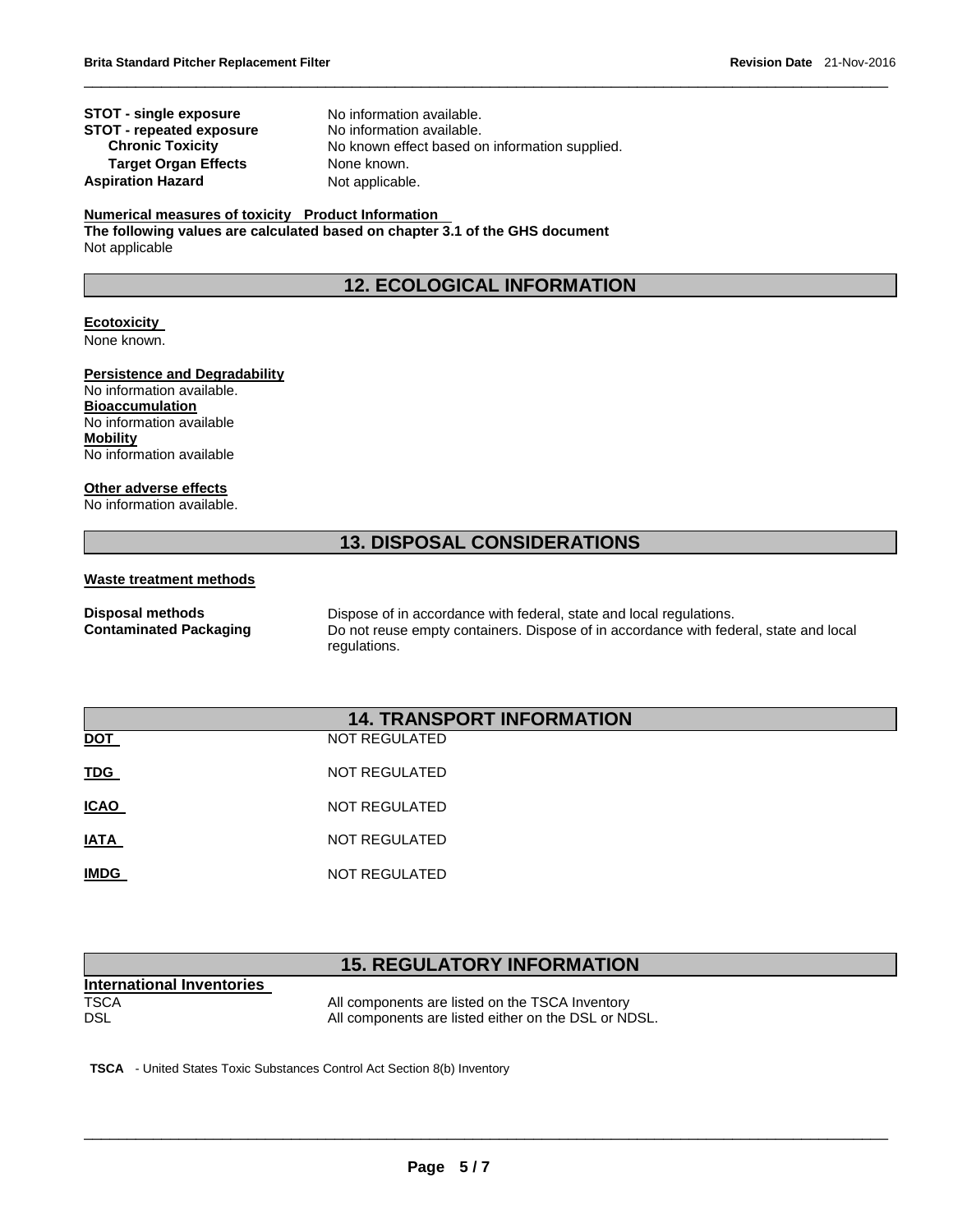**DSL/NDSL** - Canadian Domestic Substances List/Non-Domestic Substances List

## **US Federal Regulations**

## **SARA 313**

Section 313 of Title III of the Superfund Amendments and Reauthorization Act of 1986 (SARA). This product does not contain any chemicals which are subject to the reporting requirements of the Act and Title 40 of the Code of Federal Regulations, Part 372

\_\_\_\_\_\_\_\_\_\_\_\_\_\_\_\_\_\_\_\_\_\_\_\_\_\_\_\_\_\_\_\_\_\_\_\_\_\_\_\_\_\_\_\_\_\_\_\_\_\_\_\_\_\_\_\_\_\_\_\_\_\_\_\_\_\_\_\_\_\_\_\_\_\_\_\_\_\_\_\_\_\_\_\_\_\_\_\_\_\_\_\_\_

| SARA 311/312 Hazard Categories    |    |
|-----------------------------------|----|
| <b>Acute Health Hazard</b>        | N٥ |
| <b>Chronic Health Hazard</b>      | No |
| <b>Fire Hazard</b>                | Nο |
| Sudden release of pressure hazard | Nο |
| <b>Reactive Hazard</b>            | N٥ |
|                                   |    |

#### **CWA (Clean Water Act)**

This product does not contain any substances regulated as pollutants pursuant to the Clean Water Act (40 CFR 122.21 and 40 CFR 122.42)

## **CERCLA**

This material, as supplied, does not contain any substances regulated as hazardous substances under the Comprehensive Environmental Response Compensation and Liability Act (CERCLA) (40 CFR 302) or the Superfund Amendments and Reauthorization Act (SARA) (40 CFR 355). There may be specific reporting requirements at the local, regional, or state level pertaining to releases of this material

# **US State Regulations**

#### **California Proposition 65**

This product does not contain any Proposition 65 chemicals. **U.S. State Right-to-Know Regulations**

. This product does not contain any substances regulated by state right-to-know regulations.

## **International Regulations**

**Canada WHMIS Hazard Class** Non-controlled Non-controlled

| <b>16. OTHER INFORMATION</b>                                        |                                                                                               |  |                          |  |                          |                                                  |  |
|---------------------------------------------------------------------|-----------------------------------------------------------------------------------------------|--|--------------------------|--|--------------------------|--------------------------------------------------|--|
| <b>NFPA</b>                                                         | Health Hazards 0                                                                              |  | <b>Flammability</b> 0    |  | <b>Instability</b> 0     | <b>Physical and</b><br><b>Chemical Hazards -</b> |  |
| <b>HMIS</b>                                                         | Health Hazards 0                                                                              |  | <b>Flammability</b> 0    |  | <b>Physical Hazard</b> 0 | <b>Personal Protection</b>                       |  |
|                                                                     |                                                                                               |  |                          |  |                          |                                                  |  |
| <b>Prepared By</b>                                                  | <b>Product Stewardship</b><br>23 British American Blvd.<br>Latham, NY 12110<br>1-800-572-6501 |  |                          |  |                          |                                                  |  |
| <b>Issuing Date</b><br><b>Revision Date</b><br><b>Revision Note</b> | 17-May-2013<br>21-Nov-2016                                                                    |  | No information available |  |                          |                                                  |  |

#### **Disclaimer**

The information provided in this Safety Data Sheet is correct to the best of our knowledge, information and belief at the date of its publication. The information given is designed only as a guidance for safe handling, use, processing, storage, transportation, disposal and release and is not to be considered a warranty or quality specification. The information relates only to the specific material designated and may not be valid for such material used in combination with any other materials or in any process, unless specified in the text